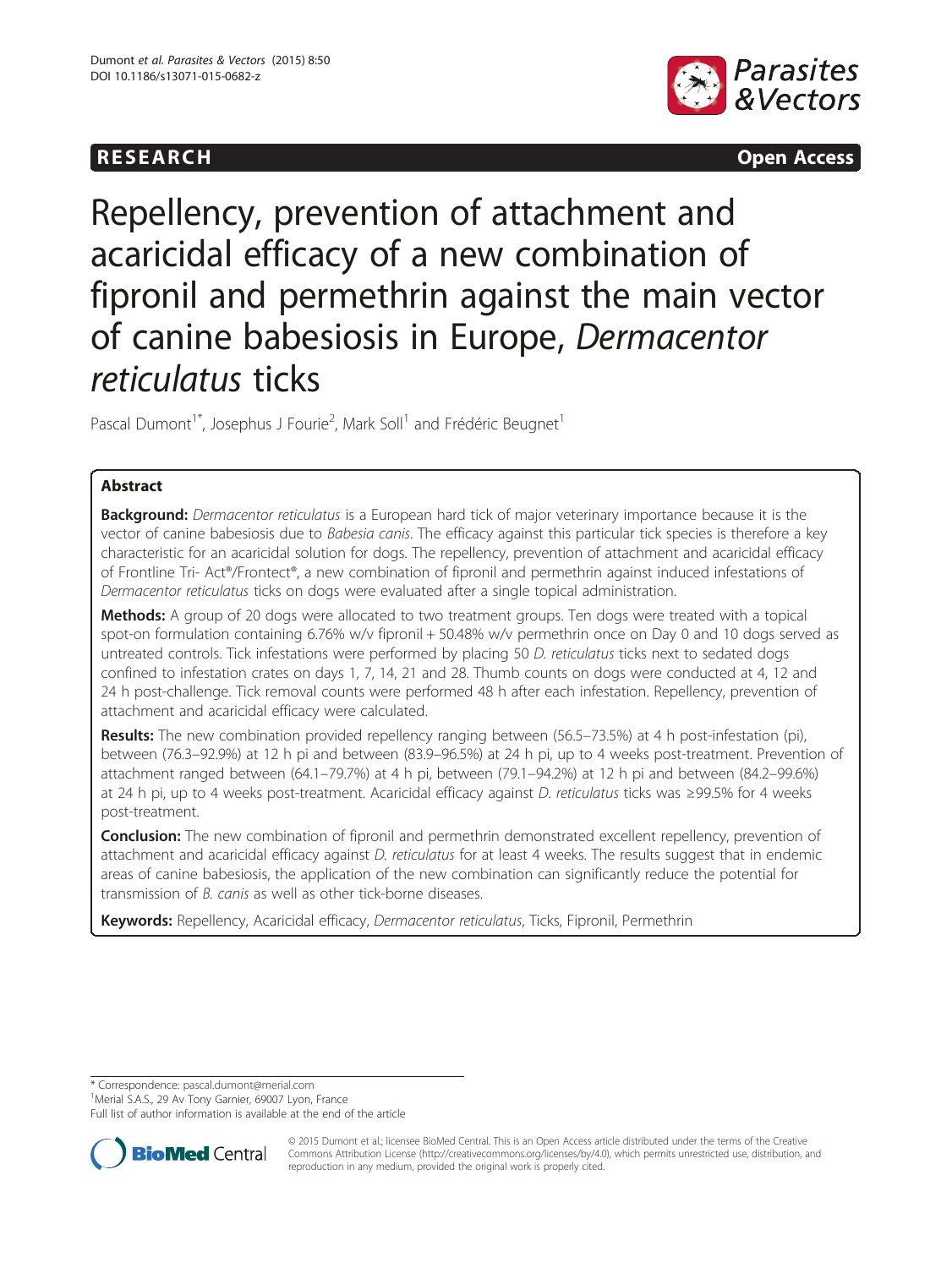#### Abrégé

Contexte: Dermacentor reticulatus est une tique européenne d'importance vétérinaire majeure car c'est le vecteur de la babésiose canine due à Babesia canis. L'efficacité contre cette espèce de tique est donc une caractéristique clef pour un médicament acaricide pour chien. L'activité répulsive, la prévention d'attachement et l'efficacité acaricide de Frontline Tri- Act®/Frontect® (Merial), nouvelle combinaison de fipronil et perméthrine, ont été évaluées contre des infestations expérimentales de chiens par des tiques Dermacentor reticulatus, après une application topique unique.

Méthodes: 20 chiens ont été répartis en deux groupes. Dix chiens ont été traités une fois au jour 0 avec une formulation topique spot-on contenant fipronil à 6,76% w/v + perméthrine à 50,48% w/v et dix chiens ont servi de témoins non traités. Les infestations ont été réalisées en plaçant 50 tiques D. reticulatus à proximité des chiens tranquillisés et confinés dans des cages d'infestation, aux jours 1, 7, 14, 21 et 28. Des comptages par palpation ont été réalisés sur les chiens 4, 12 et 24 h post-challenge. Les comptages /retraits des tiques ont été réalisés 48 h après chaque infestation. L'activité répulsive, la prévention d'attachement et l'efficacité acaricide ont été calculées.

Résultats: La nouvelle combinaison a conféré une activité répulsive de 56,5 à 73,5% 4 h post-infestation (pi), de 76,3 à 92,9% 12 h pi et de 83,9 à 96,5% 24 h pi, jusqu'à 4 semaines post-traitement. La prévention d'attachement a été de 64,1 à 79,7% 4 h pi, de 79,1 à 94,2% 12 h pi et de 84,2 à 99,6% 24 h pi, jusqu'à 4 semaines post-traitement. L'efficacité acaricide contre les tiques D. reticulatus a été ≥ 99,5% pendant 4 semaines post-traitement.

Conclusion: La nouvelle combinaison de fipronil et perméthrine a démontré d'excellentes efficacités répulsive et acaricide ainsi qu'une excellente prévention d'attachement vis-à-vis de D. reticulatus pendant au moins 4 semaines. Ces résultats suggèrent que, dans les zones enzootiques pour la babésiose canine, l'application de la nouvelle combinaison pourrait significativement réduire le risque de transmission de B. canis tout comme celui d'autres maladies vectorielles à tiques.

### Background

In temperate areas of Europe, Dermacentor reticulatus is a quite common tick species affecting dogs and is the primary vector of canine babesiosis due to Babesia canis [[1,2](#page-5-0)]. D. reticulatus, is a three-stage polytropic, and hydrophilic tick. Larvae and nymphs infest micro-mammals and are endophilic, living in their hosts burrows, whereas adults are exophilic with a tropism primarily for dogs and at a lower extent to ungulates such as horses, sheep and cattle. This tick is adapted to temperate climate with a strong preference for open areas with a high humidity level, especially riverbanks, paths sides, parkland and wasteland [[3](#page-5-0)]. A strong correlation between D. reticulatus and canine babesiosis distribution is widely supported [[4](#page-5-0)]. Canine babesiosis is a tick-borne disease caused by intraerythrocytic protozoa of the genus Babesia which can cause severe clinical illness [\[4-6\]](#page-5-0). In hyper-endemic area of Southern France the incidence of the disease reaches up to 16% of the dog population [\[4\]](#page-5-0). In recent years, the geographic distribution of babesiosis has expanded from western and central Europe toward northern Europe, probably due both to changes in the climate which has increased tick survival and due to an increase in companion animal travels [\[4-6](#page-5-0)].

Current drugs available to treat canine babesiosis (e.g., imidocarb dipropionate) do not completely eliminate the pathogen at the recommended dose and treated dogs may suffer a relapse or serve as a reservoir for the further spread of Babesia parasites in a given area [[7\]](#page-5-0). Vaccination

against B. canis is possible in some countries. It consists in administering soluble antigens grown organically from B. canis, added to an immunity adjuvant, saponin. The efficacy of the vaccine is not complete, it protects against the severity of the clinical signs [[8](#page-5-0)]. In the absence of sufficient direct preventive measure, the use of acaricidal product with a sufficient and persistent speed of kill is recommended. In a given area, it is important to check the efficacy of the product against the specific tick species that transmit the disease.

Fipronil, a phenylpyrazole with both insecticidal and acaricidal properties, has been used for several years for the treatment and control of ticks, fleas and lice [[9,10](#page-5-0)]. Permethrin, a synthetic pyrethroid, has both killing and repellent effect and is active against a wide range of pests including ticks, fleas, lice and various hematophagous Diptera [\[9,11\]](#page-5-0).

The study reported here was conducted to assess the repellent and acaricidal efficacy of a new combination of fipronil and permethrin (Frontect®/Frontline Tri-Act®) against the main vector of canine babesiosis in Europe, D. reticulatus ticks.

# Methods

A laboratory study was conducted according to Good Clinical Practices (GCP) as described in International Cooperation on Harmonisation of Technical Requirements for Registration of Veterinary Medicinal Products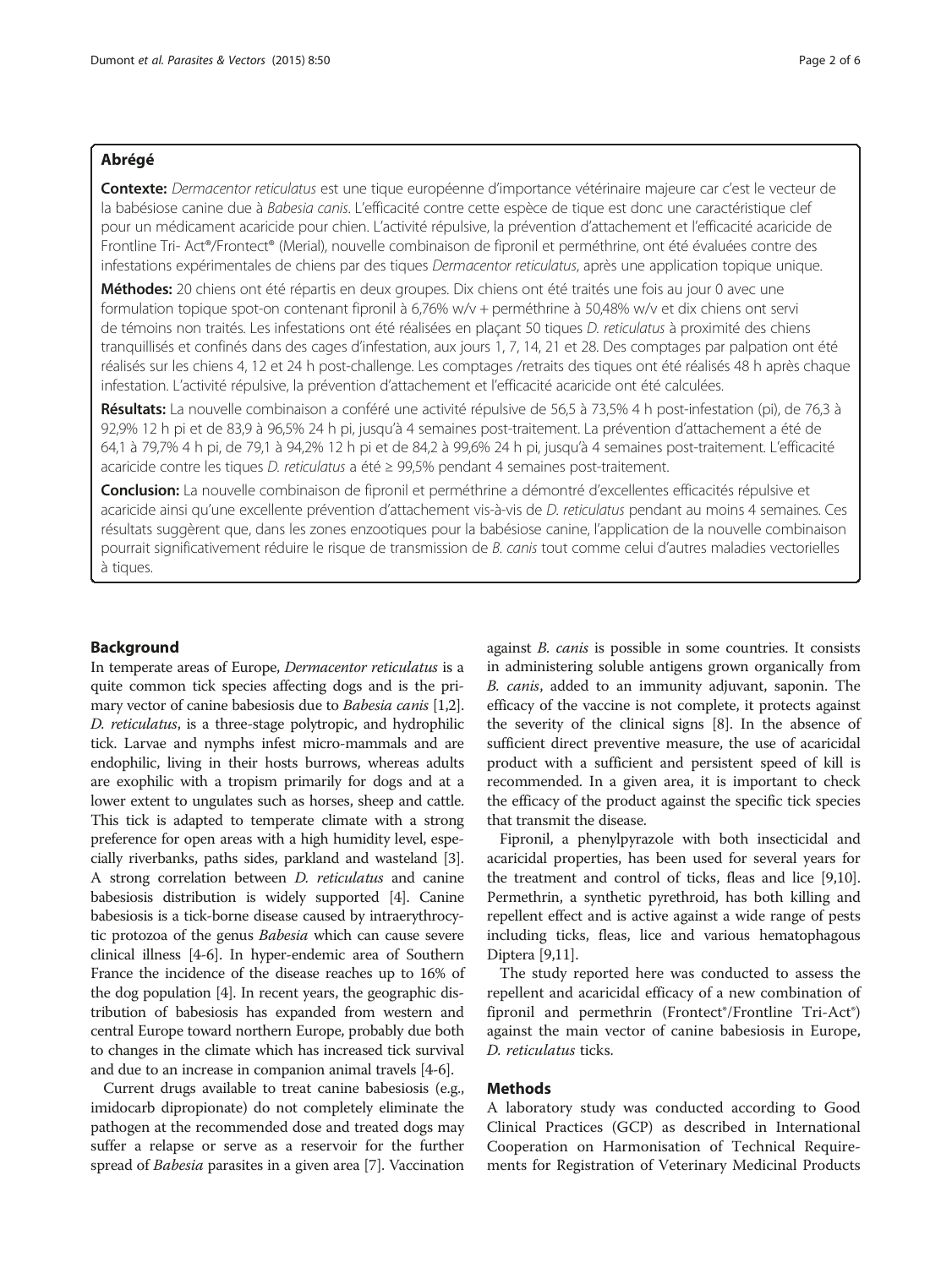(VICH) guideline 9. It was designed as a parallel group, randomized, blinded, controlled efficacy study, and in accordance with standard methods for evaluating the efficacy of parasiticides for the treatment, prevention and control of tick infestations [[12](#page-5-0)].

#### Animals

Animals used in this study were adult mongrel dogs which had not been exposed to ectoparasiticides within 12 weeks prior to treatment (10 males and 10 females, 1 to 8 years of age, weighing 7.4–21.8 kg). The study animals were kept individually in cages of 1.9 m  $\times$  2.97 m, and no contact between dogs was possible. The dog cages were part of an indoor animal unit, environmentally controlled for temperature  $(20 \pm 4^{\circ}C)$ . Dogs were managed similarly and with due regard for their wellbeing. Animals were handled in compliance with Merial Ethical Committee and in compliance with the South African National Standard "SANS 10386:2008 The care and use of animals for scientific purposes". The dogs were acclimated to study conditions for 7 days prior to treatment and were observed for general health conditions throughout the study.

#### Allocation and treatment

Dogs were ranked by pre-treatment live attached tick counts within gender to ensure equal representation of males and females within each group. They were then randomly allocated to one of the two groups by blocks of two dogs. Animals in Group 1  $(n = 10)$  were not treated and served as control dogs. Animals in Group 2  $(n = 10)$  were treated on Day 0 with the new combination at the minimum recommended dose (0.1 ml/kg based on Day 0 body weight, corresponding to a dose of approximately 6.76 mg/kg fipronil and 50.48 mg/kg permethrin). The dose was applied by parting the hair and applying the formulation directly onto the skin on the midline of the neck. The total volume was divided into two approximately equal volumes. One fraction was applied between the base of the skull and the shoulder blades and the other fraction was applied at the front of the shoulder blades. Dogs were observed prior to treatment and hourly for 4 h following treatment administration.

#### Tick infestations and counts

D. reticulatus ticks were from a laboratory bred strain of European origin. Ticks used in the artificial infestations were unfed adults, at least one week old, and had a balanced gender ratio (50% female: 50% male).

Tick infestations were performed with 50  $(\pm 5)$  ticks one day after treatment (Day 1) and then on Days 7, 14, 21 and 28. The dogs were sedated and placed into individual exposure crates and the ticks were placed onto

the floor of the crate next to each dog's back. The dogs were removed from the exposure crate after 2 h and placed into a second crate. The dogs were removed from the second crate after an additional 2 h and returned to their normal housing. Ticks were collected and counted in situ in the two crates after each dog was removed (i.e., 2 and 4 h post-infestation).

Thumb counts were also conducted on all dogs at 4, 12 and 24 h post-infestation (ticks were categorized as live free, live attached, dead free or dead attached). Ticks were removed from the dogs and counted 48 h after infestation (Days 3, 9, 16, 23 and 30) and categorized as dead/live and free/attached in accordance to the WAAVP guideline [\[12\]](#page-5-0).

Examiners wore personal protective equipment and were blinded as to treatment groups.

#### Data analysis

#### Counts of ticks in crates

The total number of ticks (dead and alive) collected in situ in the two crates for each dog was summed by control or treatment group and the proportion out of the total infested in each group  $(n = 500)$  was calculated. The total number of ticks in the crates from the treated group was compared to the number of ticks in the crates from the untreated control group using the chi-squared test. The testing was two-sided and used a significance level of 5%. The analyses were performed using SAS<sup>®</sup> Version 9.1.3.

## Repellency, prevention of attachment and acaricidal efficacy on dogs

Repellency of ticks was based on the total count of ticks (live or dead, attached or free) observed on dogs from the thumb counts at 4, 12 and 24 h.

Prevention of attachment was based on the total count of attached ticks (live or dead) from the same thumb counts at 4, 12 and 24 h.

Acaricidal efficacy on dogs was calculated from the total counts of live ticks removed from dogs 48 h after the start of each infestation.

For each variable (repellency, prevention of attachment and acaricidal efficacy), the total count per dog was transformed to the natural logarithm of  $\text{(count + 1)}$  for calculation of geometric means by group at each time point. Percent reduction from control was calculated for the treated group at each post-treatment time point using the formula  $[ (C - T)/C ] \times 100$ , where C is the geometric mean for the control group and T is the geometric mean for the treated group. The treated group was compared to the untreated control group using the Friedman rank test with blocks defined as the allocation blocks. The testing was two-sided and used a significance level of 5%. The analyses were performed using SAS® Version 9.1.3.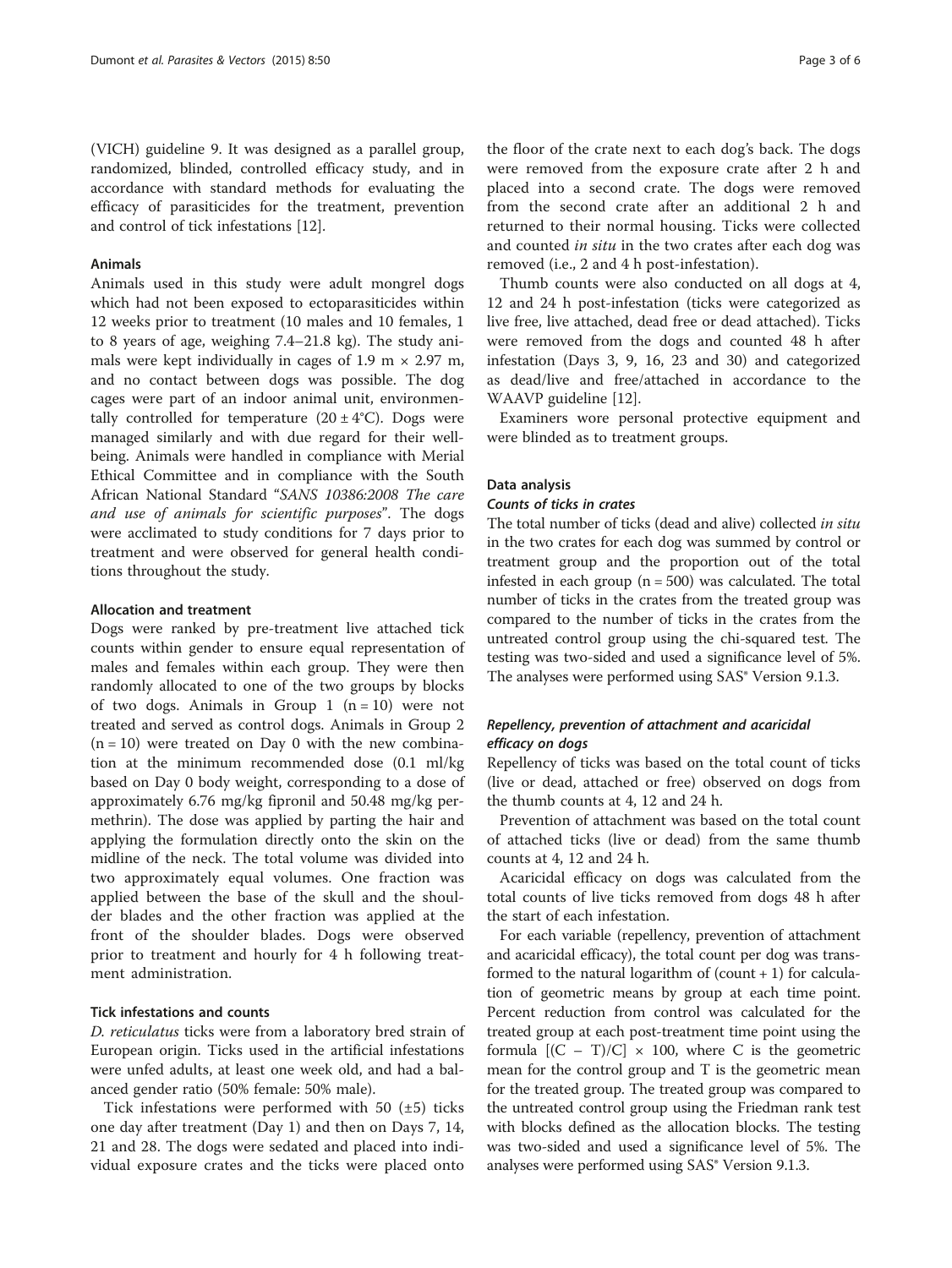#### Results

The total number of ticks that were collected in situ in crates ranged from 7 to 22 in the control group and from 178 to 294 in the treated group, representing from 1 to 4%, and from 36 to 59% out the 500 ticks used for infestation in each group, respectively (Table 1). At all time-points and on all assessment days, significantly fewer ticks were recorded in crates from the untreated control group compared to the treated group ( $p < 0.002$ ).

The geometric mean tick counts for the untreated control group ranged from 30.8 to 35.9 during the 24-hour thumb counts (Table [2](#page-4-0)), and from 31.2 to 35.9 at the 48-hour removal and counts (Table [3](#page-4-0)). At all time-points and on all assessment days, significantly fewer ticks were recorded on the treated group compared to the untreated control group ( $p < 0.002$ ).

Percent repellency of the new combination was ≥56.5% (56.5–73.5%) at 4 h post-infestation, ≥76.3% (76.3–92.9%) at 12 h post-infestation and ≥83.9% (83.9–96.5%) at 24 h post-infestation for 4 weeks post-treatment (Table [2\)](#page-4-0).

Prevention of attachment was  $\geq 64.1\%$  (64.1–79.7%) at 4 h post-infestation, ≥79.1% (79.1–94.2%) at 12 h postinfestation and  $\geq 84.2\%$  (84.2–99.6%) at 24 h postinfestation for 4 weeks post-treatment (Table [2](#page-4-0)).

Acaricidal efficacy against D. reticulatus was ≥99.5% for 4 weeks post-treatment (Table [3](#page-4-0)).

Dogs were in good health throughout the study with no health observations related to the treatment and no concurrent medications other than the sedative given during the study.

#### **Discussion**

This study demonstrated the repellent effect, the prevention of attachment and the acaricidal efficacy of a new combination of fipronil and permethrin against D. reticulatus ticks on dogs.

### Table 1 Number of D. reticulatus collected in situ into the crates for the two treatment groups at 2 and 4 h post-infestation (proportion out of the 500 ticks used for infestation)

|                                                               | Untreated control<br>group number of<br>ticks in the crate<br>(percent out of the<br>total number of ticks) | <b>Treated group</b><br>number of ticks in<br>the crate (percent<br>out of the total<br>number of ticks) |
|---------------------------------------------------------------|-------------------------------------------------------------------------------------------------------------|----------------------------------------------------------------------------------------------------------|
| Number of ticks and dogs 500 ticks/10 dogs<br>Infestation Day |                                                                                                             | 500 ticks/10 dogs                                                                                        |
| $\mathbf{1}$                                                  | 12 (2%)                                                                                                     | 178 (36%)                                                                                                |
| 7                                                             | 7(1%)                                                                                                       | 294 (59%)                                                                                                |
| 14                                                            | 9(2%)                                                                                                       | 271 (54%)                                                                                                |
| 21                                                            | 22 (4%)                                                                                                     | 262 (52%)                                                                                                |
| 28                                                            | 8 (2%)                                                                                                      | 203 (41%)                                                                                                |

Number of ticks differed statistically significantly between treatment groups at each time count ( $p < 0.002$ ).

The repellent effect is defined in the EU "Guideline for the testing and evaluation of the efficacy of antiparasitic substances for the treatment and prevention of tick and flea infestation in dogs and cats" (EMEA/CVMP/005/ 2000 – Rev.2) as: "no tick will attach to the animal or no ticks should be detectable on the animal after 24 h following administration of the product". The 24-hour tick counts confirmed the excellent repellent effect of the new combination against adult, unfed D. reticulatus ticks for at least 4 weeks after treatment (≥93.7% repellency, except for the first infestation with 83.9% and at Day 22 with 89.7%, and ≥ 94.1% prevention of attachment, except for the first infestation with 84.2%). With another design, Dryden et al. [[13\]](#page-5-0) assessed the repellency of the combination permethrin + imidacloprid against D. variabilis and found the repellency to be 93.0% on Day 1 and then to range from 86.0 to 49.0% from Day 7 to Day 28.The lower repellent efficacy observed after the first infestation post treatment is probably to correlate to the diffusion of the actives on the skin, which may not be totally completed within 48 h.

Several publications have pointed out the difficulty to evaluate repellent efficacy against crawling arthropods and especially for those with a long-lasting host-parasite association, such as ticks [\[12,14\]](#page-5-0) and the latest WAAVP guideline proposed a method for repellency evaluation that would be to place sedated treated and control dogs in infestation crates and to release ticks in the crates (not on the dogs) and only count the ticks remaining in crates [[12](#page-5-0)]. A modification of this methodology was thus used in the present study by counting the ticks in the crate 2 h and 4 hours post infestation. The number of ticks collected in crates at 2 and 4 h post-infestation provides another way to assess repellency and the high numbers in the treated group (from 36 to 59% of ticks used for infestation) did support the repellency based on the tick count assessment on dogs. The very low numbers in the control group (from 1 to 4%) did support the robustness of the challenge with nearly all ticks being attracted by the untreated dogs.

Prevention of attachment, which is important to avoid tick feeding and, hence, pathogen transmission, was demonstrated as early as the 4-hour and 12-hour time points with  $\geq 64.1\%$  and  $\geq 84.1\%$ , respectively, from the Day 7 to Day 28 infestations, indicating that most of the ticks would not have time to transmit Babesia. It is estimated that *Babesia* spp. are mainly transmitted between 36 to 72 h after attachment [\[15](#page-5-0)].

The acaricidal efficacy of the new combination was remarkably high (≥99.5%) for the duration of the study compared to another topically applied formulation of permethrin combined with imidacloprid [\[16,17](#page-5-0)]. The new combination was effective immediately (99.6% efficacy on Day 1 after treatment). The permethrin + imidacloprid product, on the other hand, was reported to have a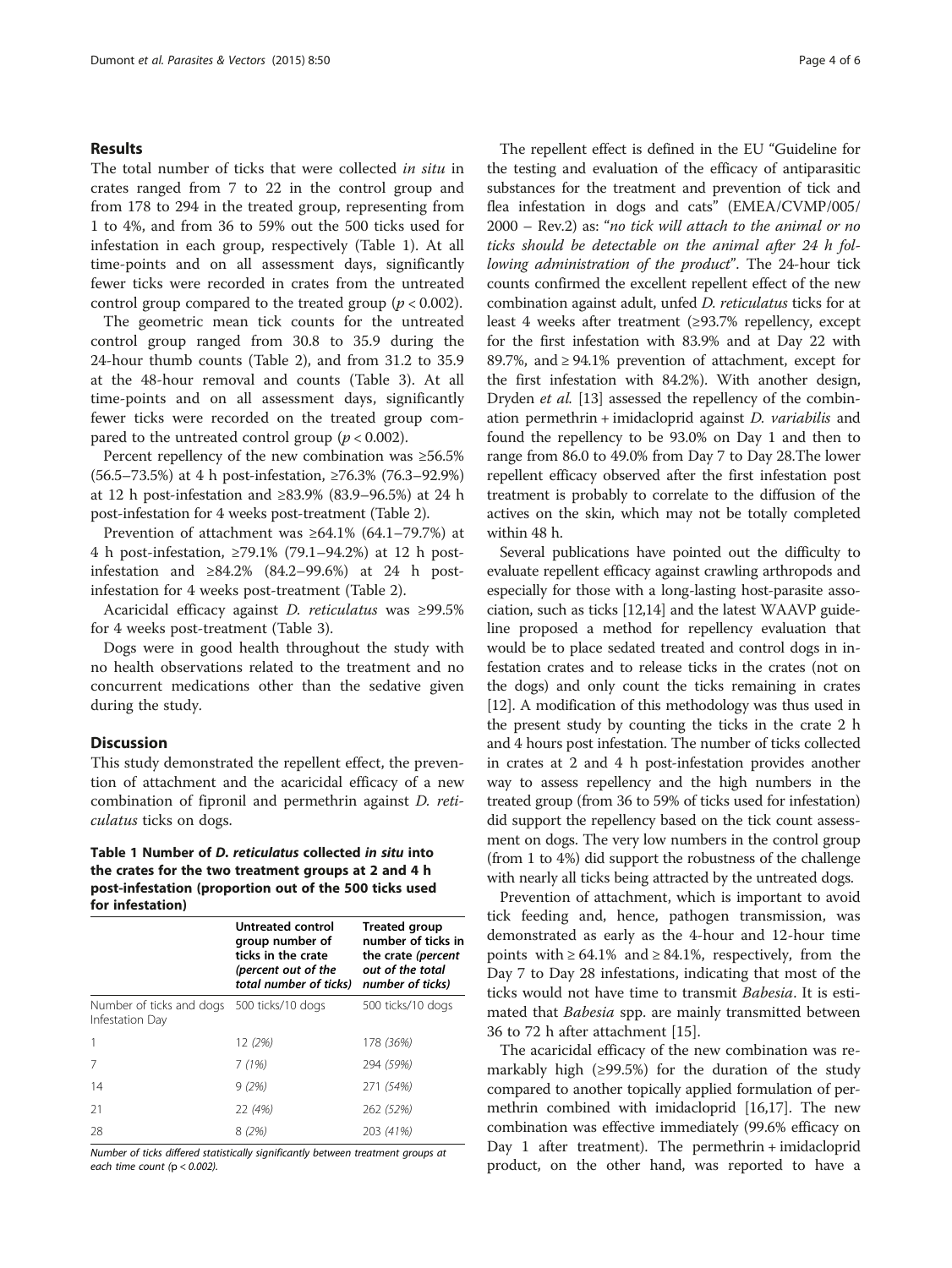|                    | Time post-<br>infestation | Mean number of ticks (live or dead,<br>attached or free) on dog |                              | Repellency (%) | Mean number of attached ticks<br>counted on dog |                                     | Prevention of<br>attachment (%) |
|--------------------|---------------------------|-----------------------------------------------------------------|------------------------------|----------------|-------------------------------------------------|-------------------------------------|---------------------------------|
| Infestation<br>day |                           | Untreated control<br>group (10 dogs)                            | Treated group<br>$(10$ dogs) |                | Untreated control<br>group (10 dogs)            | <b>Treated group</b><br>$(10$ dogs) |                                 |
|                    | 4 h                       | 39.1                                                            | 14.6                         | 62.5           | 37.4                                            | 13.0                                | 65.2                            |
| 7                  |                           | 34.7                                                            | 9.2                          | 73.5           | 32.9                                            | 7.4                                 | 77.6                            |
| 14                 |                           | 34.5                                                            | 9.5                          | 72.5           | 31.9                                            | 6.5                                 | 79.7                            |
| 21                 |                           | 35.3                                                            | 12.7                         | 63.9           | 32.6                                            | 8.8                                 | 72.9                            |
| 28                 |                           | 35.6                                                            | 15.5                         | 56.5           | 33.3                                            | 12.0                                | 64.1                            |
|                    | 12h                       | 35.5                                                            | 8.4                          | 76.3           | 35.3                                            | 7.4                                 | 79.1                            |
| 7                  |                           | 33.5                                                            | 2.4                          | 92.9           | 32.8                                            | 1.9                                 | 94.2                            |
| 14                 |                           | 36.8                                                            | 3.6                          | 90.3           | 36.2                                            | 3.0                                 | 91.7                            |
| 21                 |                           | 36.5                                                            | 7.1                          | 80.5           | 36.1                                            | 5.5                                 | 84.7                            |
| 28                 |                           | 33.1                                                            | 6.7                          | 79.8           | 32.6                                            | 5.2                                 | 84.1                            |
| 1                  | 24 h                      | 32.5                                                            | 5.2                          | 83.9           | 32.4                                            | 5.1                                 | 84.2                            |
| 7                  |                           | 33.3                                                            | 1.2                          | 96.5           | 33.0                                            | 0.1                                 | 99.6                            |
| 14                 |                           | 35.9                                                            | 1.6                          | 95.5           | 35.7                                            | 1.1                                 | 96.8                            |
| 21                 |                           | 32.8                                                            | 3.4                          | 89.7           | 32.6                                            | 1.6                                 | 95.0                            |
| 28                 |                           | 30.8                                                            | 1.9                          | 93.7           | 30.8                                            | 1.8                                 | 94.1                            |

<span id="page-4-0"></span>Table 2 Percent repellency and prevention of attachment of D. reticulatus in dogs treated with the new combination of fipronil and permethrin from thumb counts at 4, 12 and 24 h post-infestation

Number of ticks differed statistically significantly between treatment groups (p < 0.002).

curative acaricidal efficacy of 81.2%, 82.6% and 93% in three different studies [\[16,17](#page-5-0)]. The acaricidal efficacy of the fipronil and permethrin combination remained ≥99.5% for 4 weeks, while the efficacy of the permethrin + imidacloprid product ranged from 86.5% to 93.0% on Day 7, from 76.8% to 97.0% on Day 14, from 73.4% to 87.0% on Day 21, and from 17.5% to 76.0% on Day 28 [\[15-17\]](#page-5-0). In addition, according to the labels of several permethrinbased marketed product, D. reticulatus appears to be less susceptible to permethrin than other tick species. This is illustrated by a shorter duration of efficacy against D.

Table 3 Percent acaricidal efficacy of the new combination of fipronil and permethrin at 48 h post-infestation against D. reticulatus on dogs

|     | Mean number of live ticks counted<br>on dog      | Acaricidal<br>efficacy (%)          |       |
|-----|--------------------------------------------------|-------------------------------------|-------|
| day | Infestation Untreated control<br>group (10 dogs) | <b>Treated group</b><br>$(10$ dogs) |       |
|     | 32.5                                             | 0.1                                 | 99.6  |
| 7   | 35.9                                             | 0.0                                 | 100.0 |
| 14  | 34.7                                             | 0.0                                 | 100.0 |
| 21  | 33.7                                             | 0.0                                 | 100.0 |
| 28  | 31.2                                             | 0.1                                 | 99.5  |

Number of ticks differed statistically significantly between treatment groups  $(p < 0.002)$ .

reticulatus than against Ixodes ricinus or Rhipicephalus sanguineus.

The two active ingredients of the new combination are well known for their acaricidal efficacy [[9](#page-5-0),[16-20\]](#page-5-0) and their combined acaricidal effect likely explains the high acaricidal activity of the product as well as the longer duration of acaricidal effect.

The study design used in the study was similar to the one used in Prullage et al. [[21\]](#page-5-0). Ticks were placed next to the dogs and not in the fur; hence, the ticks had to move toward the host, which can be considered more similar to natural conditions. The thumb counts at 4, 12, and 24 h, although less accurate than a removal and count because they do not allow an easy counting by isolating the tick from the dog, gave data on the repellent effect while maintaining the ticks on dogs for the 48 h acaricidal efficacy assessment. The high number of ticks observed in the untreated control group at all time-points indicates that the tick challenge was vigorous on all assessment days (>30 ticks corresponding to >60% of the ticks used for infestation).

# Conclusions

The new combination of fipronil and permethrin provides excellent repellency, prevention of attachment and acaricidal efficacy against D. reticulatus within one day of administration to dogs and the effects continue for 4 weeks.